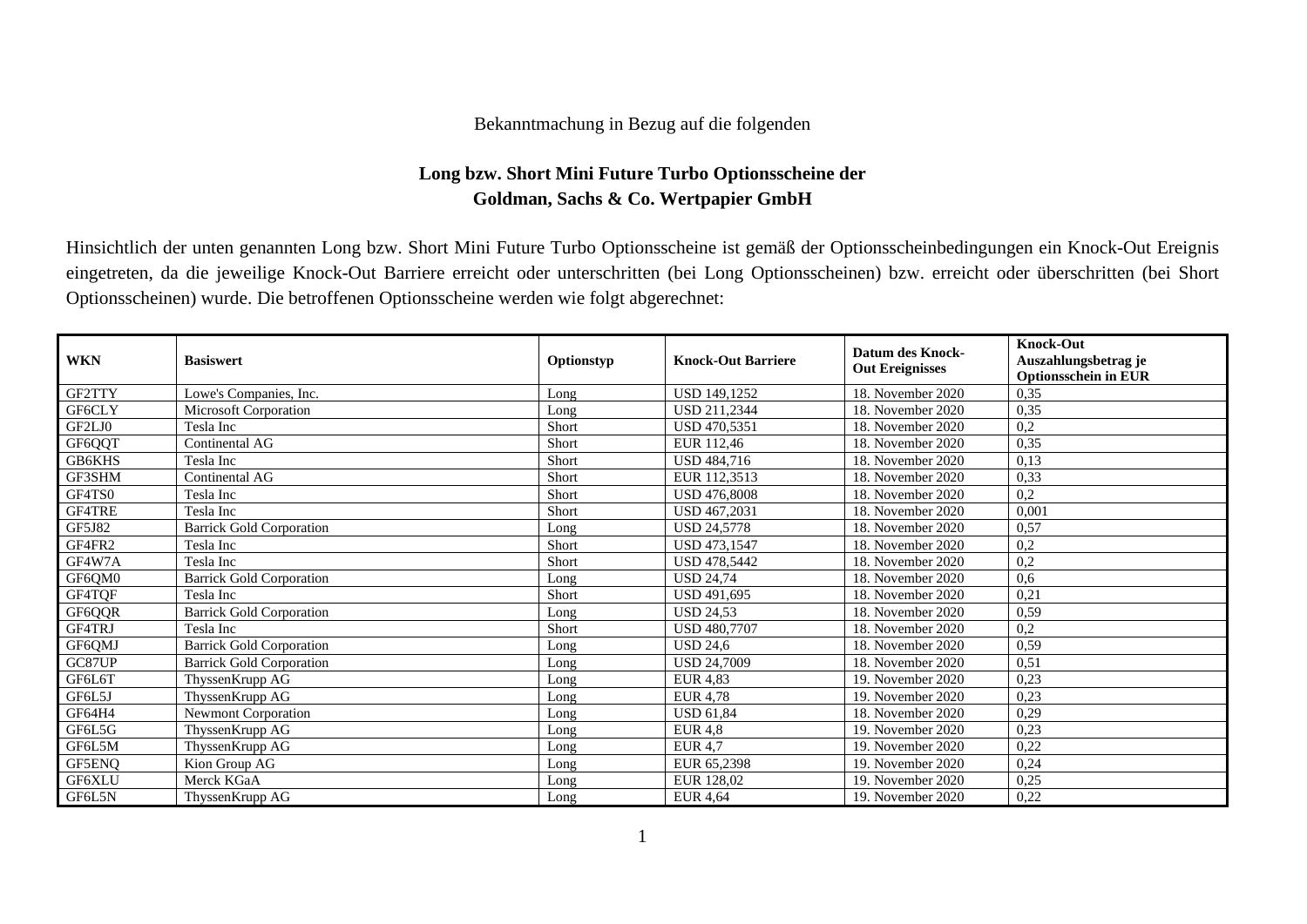| <b>WKN</b>    | <b>Basiswert</b>                                  | Optionstyp | <b>Knock-Out Barriere</b> | <b>Datum des Knock-</b><br><b>Out Ereignisses</b> | <b>Knock-Out</b><br>Auszahlungsbetrag je<br><b>Optionsschein in EUR</b> |
|---------------|---------------------------------------------------|------------|---------------------------|---------------------------------------------------|-------------------------------------------------------------------------|
| GF6GAY        | Kion Group AG                                     | Long       | <b>EUR 66,88</b>          | 19. November 2020                                 | 0,25                                                                    |
| GF6XKJ        | Merck KGaA                                        | Long       | EUR 128,2                 | 19. November 2020                                 | 0,25                                                                    |
| GF6GAZ        | Kion Group AG                                     | Long       | EUR 66,23                 | 19. November 2020                                 | 0,25                                                                    |
| GF6XKK        | Merck KGaA                                        | Long       | EUR 127,66                | 19. November 2020                                 | 0,25                                                                    |
| GF51QV        | Fielmann AG                                       | Long       | EUR 62,5667               | 19. November 2020                                 | 0,11                                                                    |
| GF6GC0        | Kion Group AG                                     | Long       | EUR 68,09                 | 19. November 2020                                 | 0,26                                                                    |
| GF6KY3        | Zalando SE                                        | Long       | <b>EUR 78,2</b>           | 19. November 2020                                 | 0,3                                                                     |
| GF6XKL        | Merck KGaA                                        | Long       | EUR 127,84                | 19. November 2020                                 | 0,25                                                                    |
| <b>GF5ENU</b> | Kion Group AG                                     | Long       | EUR 64,064                | 19. November 2020                                 | 0,24                                                                    |
| GF6KXB        | Zalando SE                                        | Long       | <b>EUR 78,55</b>          | 19. November 2020                                 | 0,3                                                                     |
| GF6L5K        | ThyssenKrupp AG                                   | Long       | <b>EUR 4,73</b>           | 19. November 2020                                 | 0,23                                                                    |
| GF6XMJ        | $\overline{\text{K}}$ ion Group AG                | Long       | EUR 69,94                 | 19. November 2020                                 | 0,27                                                                    |
| GF6KXC        | Zalando SE                                        | Long       | <b>EUR 78,37</b>          | 19. November 2020                                 | 0,3                                                                     |
| GF6L5L        | ThyssenKrupp AG                                   | Long       | <b>EUR 4,75</b>           | 19. November 2020                                 | 0,05                                                                    |
| GF6XKM        | Merck KGaA                                        | Long       | EUR 127,26                | 19. November 2020                                 | 0,25                                                                    |
| GF6GAS        | Kion Group AG                                     | Long       | EUR 67,42                 | 19. November 2020                                 | 0,26                                                                    |
| GF6XLX        | Merck KGaA                                        | Long       | EUR 127,47                | 19. November 2020                                 | 0,25                                                                    |
| GF6L5P        | ThyssenKrupp AG                                   | Long       | <b>EUR 4,68</b>           | 19. November 2020                                 | 0,23                                                                    |
| GF6GAT        | Kion Group AG                                     | Long       | EUR 67,16                 | 19. November 2020                                 | 0,25                                                                    |
| GF6L5Q        | ThyssenKrupp AG                                   | Long       | <b>EUR 4,61</b>           | 19. November 2020                                 | 0,22                                                                    |
| GF6GBU        | Kion Group AG                                     | Long       | EUR 67,88                 | 19. November 2020                                 | 0,26                                                                    |
| GF6XLZ        | Kion Group AG                                     | Long       | <b>EUR 70,54</b>          | 19. November 2020                                 | 0,27                                                                    |
| GF6GC3        | Kion Group AG                                     | Long       | EUR 64,46                 | 19. November 2020                                 | 0,24                                                                    |
| GC9ELN        | Kion Group AG                                     | Long       | EUR 64,8792               | 19. November 2020                                 | 0,24                                                                    |
| <b>GF5ENS</b> | Kion Group AG                                     | Long       | EUR 63,4501               | 19. November 2020                                 | 0,24                                                                    |
| GF6XMG        | Kion Group AG                                     | Long       | <b>EUR 69,6</b>           | 19. November 2020                                 | 0,27                                                                    |
| GF6GBQ        | Kion Group AG                                     | Long       | EUR 68,62                 | 19. November 2020                                 | 0,26                                                                    |
| GF6GBR        | Kion Group AG                                     | Long       | <b>EUR 68,45</b>          | 19. November 2020                                 | 0,26                                                                    |
| GF6GBS        | Kion Group AG                                     | Long       | <b>EUR 68,28</b>          | 19. November 2020                                 | 0,26                                                                    |
| GF6GBW        | Kion Group AG                                     | Long       | EUR 67,66                 | 19. November 2020                                 | 0,26                                                                    |
| GF6XM1        | Kion Group AG                                     | Long       | <b>EUR 70,26</b>          | 19. November 2020                                 | 0,27                                                                    |
| GF6GAW        | Kion Group AG                                     | Long       | EUR 66,57                 | 19. November 2020                                 | 0,25                                                                    |
| GF6XM3        | Kion Group AG                                     | Long       | EUR 69,22                 | 19. November 2020                                 | 0,27                                                                    |
| GF6L5R        | ThyssenKrupp AG                                   | Long       | <b>EUR 4,57</b>           | 19. November 2020                                 | 0,22                                                                    |
| GF6YWB        | CBOT Soybeans Future (Generic Front Month Future) | Long       | <b>USD 11,65</b>          | 19. November 2020                                 | 6,41                                                                    |
| GF6L4V        | ThyssenKrupp AG                                   | Long       | <b>EUR 4,49</b>           | 19. November 2020                                 | 0,22                                                                    |
| GB8BC6        | 1 Feinunze Silber, Feinheit mind. 0,999           | Long       | <b>USD 23,7</b>           | 19. November 2020                                 | 0,58                                                                    |
| GF6L4W        | ThyssenKrupp AG                                   | Long       | <b>EUR 4,52</b>           | 19. November 2020                                 | 0,21                                                                    |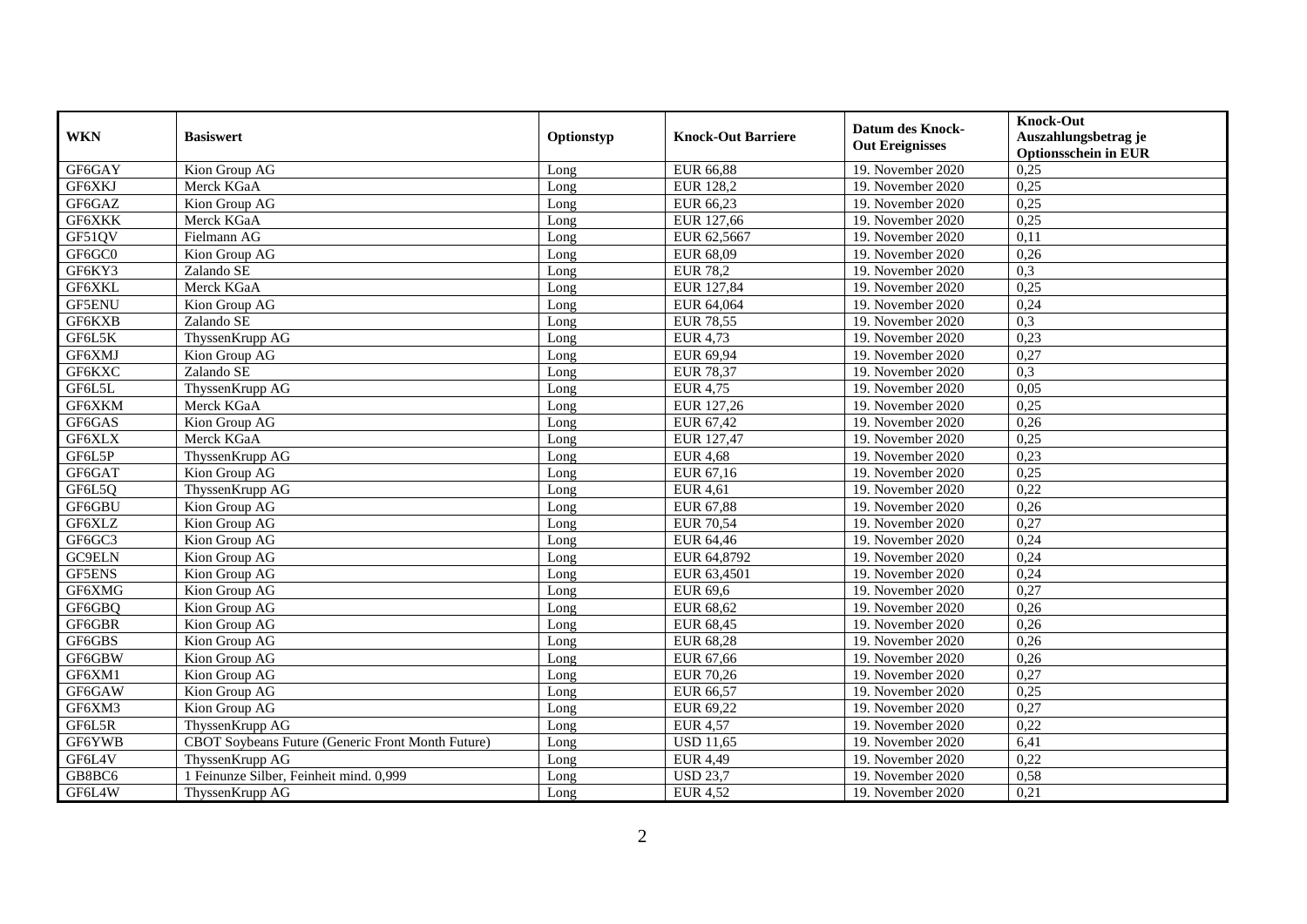| <b>WKN</b>    | <b>Basiswert</b>                            | Optionstyp | <b>Knock-Out Barriere</b> | Datum des Knock-<br><b>Out Ereignisses</b> | <b>Knock-Out</b><br>Auszahlungsbetrag je<br><b>Optionsschein in EUR</b> |
|---------------|---------------------------------------------|------------|---------------------------|--------------------------------------------|-------------------------------------------------------------------------|
| GF6U6P        | 1 Feinunze Gold, Feinheit mind. 0,995, LBMA | Long       | <b>USD 1.853</b>          | 19. November 2020                          | 3,03                                                                    |
| GF6ARV        | 1 Feinunze Palladium, Feinheit mind. 0,9995 | Long       | <b>USD 2.303,8</b>        | 19. November 2020                          | 0,91                                                                    |
| GF6JRQ        | 1 Feinunze Palladium, Feinheit mind. 0,9995 | Long       | <b>USD 2.298,5</b>        | 19. November 2020                          | 0,91                                                                    |
| GF5UNN        | Bechtle AG                                  | Short      | EUR 179,21                | 19. November 2020                          | 0,52                                                                    |
| GF459R        | Bayerische Motoren Werke AG (BMW)           | Short      | EUR 74,0014               | 19. November 2020                          | 0,14                                                                    |
| GF6ARW        | 1 Feinunze Palladium, Feinheit mind. 0,9995 | Long       | <b>USD 2.278,4</b>        | 19. November 2020                          | 0,9                                                                     |
| GF2LJ2        | Tesla Inc                                   | Short      | USD 499,0599              | 19. November 2020                          | 0,21                                                                    |
| GF6QLX        | <b>Barrick Gold Corporation</b>             | Long       | <b>USD 24,27</b>          | 19. November 2020                          | 0,59                                                                    |
| GF6CLX        | Microsoft Corporation                       | Long       | <b>USD 210,5301</b>       | 19. November 2020                          | 0,31                                                                    |
| GF3ZTK        | <b>Barrick Gold Corporation</b>             | Long       | <b>USD 24,2375</b>        | 19. November 2020                          | 0,56                                                                    |
| GF6QQW        | <b>Barrick Gold Corporation</b>             | Long       | <b>USD 24,16</b>          | 19. November 2020                          | 0,58                                                                    |
| <b>GF5ELY</b> | <b>Barrick Gold Corporation</b>             | Long       | <b>USD 24,3638</b>        | 19. November 2020                          | 0,57                                                                    |
| GF64FX        | <b>Newmont Corporation</b>                  | Long       | <b>USD 60,57</b>          | 19. November 2020                          | 0,28                                                                    |
| GF6XN2        | Activision Blizzard, Inc.                   | Long       | <b>USD 75,14</b>          | 19. November 2020                          | 0,24                                                                    |
| GF64G2        | Newmont Corporation                         | Long       | <b>USD 61,25</b>          | 19. November 2020                          | 0,29                                                                    |
| GF6XN6        | Activision Blizzard, Inc.                   | Long       | <b>USD 74,94</b>          | 19. November 2020                          | 0,24                                                                    |
| GF4W8M        | Tesla Inc                                   | Short      | USD 496,2649              | 19. November 2020                          | 0,18                                                                    |
| GF0P64        | Aurelius Equity Opportunities SE & KGaA     | Short      | EUR 17.6156               | 19. November 2020                          | 0.05                                                                    |
| GF5W5S        | 1 Feinunze Platin, Feinheit mind. 0,9995    | Short      | <b>USD 958</b>            | 20. November 2020                          | 0,41                                                                    |
| GF745D        | Commerzbank AG                              | Long       | <b>EUR 4,9</b>            | 20. November 2020                          | 0,19                                                                    |
| GF6R0G        | Aareal Bank AG                              | Short      | EUR 19,12                 | 20. November 2020                          | 0,06                                                                    |
| <b>GF744E</b> | Delivery Hero AG                            | Short      | EUR 98,99                 | 20. November 2020                          | 0,63                                                                    |
| GF745G        | Commerzbank AG                              | Long       | <b>EUR 5,01</b>           | 20. November 2020                          | 0,19                                                                    |
| GF0H2K        | <b>FACC AG</b>                              | Short      | <b>EUR 8,596</b>          | 20. November 2020                          | 0,13                                                                    |
| GF745C        | Commerzbank AG                              | Long       | <b>EUR 4,94</b>           | 20. November 2020                          | 0,19                                                                    |
| GF7468        | Delivery Hero AG                            | Short      | <b>EUR 98,47</b>          | 20. November 2020                          | 0,63                                                                    |
| GF6L9L        | Siemens Healthineers AG                     | Long       | EUR 37,04                 | 20. November 2020                          | 0,11                                                                    |
| GF6QV1        | Bayerische Motoren Werke AG (BMW)           | Short      | <b>EUR 74,43</b>          | 20. November 2020                          | 0,15                                                                    |
| <b>GF743E</b> | Delivery Hero AG                            | Short      | <b>EUR 99,57</b>          | 20. November 2020                          | 0,64                                                                    |
| GF7458        | Commerzbank AG                              | Long       | <b>EUR 4,92</b>           | 20. November 2020                          | 0.19                                                                    |
| GF6L83        | Schaeffler AG                               | Long       | <b>EUR 5,94</b>           | 20. November 2020                          | 0,23                                                                    |
| GF6QV0        | Bayerische Motoren Werke AG (BMW)           | Short      | <b>EUR 74,2</b>           | 20. November 2020                          | 0,15                                                                    |
| <b>GF744F</b> | Delivery Hero AG                            | Short      | EUR98                     | 20. November 2020                          | 0,63                                                                    |
| <b>GF747E</b> | Commerzbank AG                              | Long       | <b>EUR 4,99</b>           | 20. November 2020                          | $\overline{0,2}$                                                        |
| GF743G        | Delivery Hero AG                            | Short      | EUR 100,23                | 20. November 2020                          | 0,64                                                                    |
| GF745Q        | Commerzbank AG                              | Long       | <b>EUR 4,97</b>           | 20. November 2020                          | 0,19                                                                    |
| GF7456        | Commerzbank AG                              | Long       | <b>EUR 4,95</b>           | 20. November 2020                          | 0,19                                                                    |
| GF745J        | Commerzbank AG                              | Long       | EUR <sub>5</sub>          | 20. November 2020                          | 0,19                                                                    |